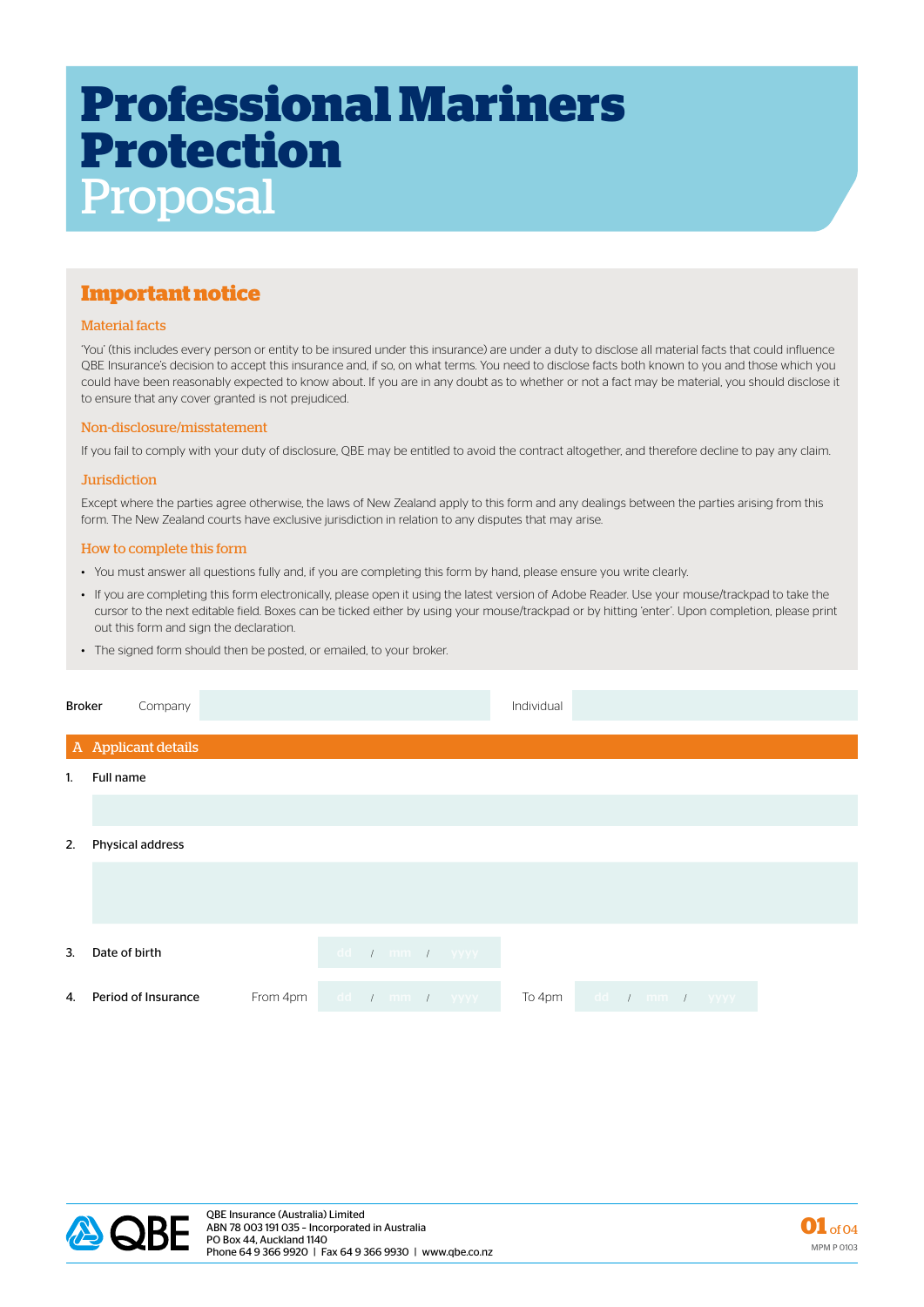# B Maritime documents

## 1. List all licences, permits or other maritime documents issued under the provisions of the Marine Transport Act 1994.

Copies of current documents must be attached. (Please tick to indicate enclosure.)

Enclosed

| Maritime document/licence | Grade | Official number | Date issued | <b>Expiration date</b> |
|---------------------------|-------|-----------------|-------------|------------------------|
|                           |       |                 |             |                        |
|                           |       |                 |             |                        |
|                           |       |                 |             |                        |
|                           |       |                 |             |                        |
|                           |       |                 |             |                        |

- 2. Where more than one class of document is held please state last time employed using each licence and give brief details.
- 3. If you are currently serving as a pilot, please indicate which ports you navigate and the regional councils by which you are employed.

|    | C Employment                                                    |                                                                                           |    |                     |  |     |                            |
|----|-----------------------------------------------------------------|-------------------------------------------------------------------------------------------|----|---------------------|--|-----|----------------------------|
| 1. | Name of vessel                                                  |                                                                                           |    |                     |  |     |                            |
|    |                                                                 |                                                                                           |    |                     |  |     |                            |
| 2. | Previous name (if any)                                          |                                                                                           |    |                     |  |     |                            |
|    |                                                                 |                                                                                           |    |                     |  |     |                            |
| 3. | Registration<br>number                                          |                                                                                           | 4. | Year built          |  |     |                            |
| 5. | Type and<br>design                                              |                                                                                           | 6. | Material<br>of hull |  |     |                            |
| 7. | Dimensions                                                      |                                                                                           |    |                     |  |     |                            |
|    | Length                                                          |                                                                                           |    | Beam                |  |     |                            |
|    | Draft                                                           |                                                                                           |    | Depth               |  |     |                            |
|    | Tonnage                                                         |                                                                                           |    |                     |  |     |                            |
| 8. | Current type of operations (eg tug, ferry, passenger charter)   |                                                                                           |    |                     |  |     |                            |
|    |                                                                 |                                                                                           |    |                     |  |     |                            |
| 9. |                                                                 | Does your employer include 'liability of the master' in the vessel's liability insurance? |    |                     |  | Yes | No                         |
|    |                                                                 | 10. Do you have a formal employment contract with your employer?                          |    |                     |  | Yes | <b>No</b>                  |
|    | If 'Yes', please provide a copy and tick to indicate enclosure. |                                                                                           |    |                     |  |     | Enclosed                   |
|    |                                                                 |                                                                                           |    |                     |  |     | of 04<br><b>MPM P 0103</b> |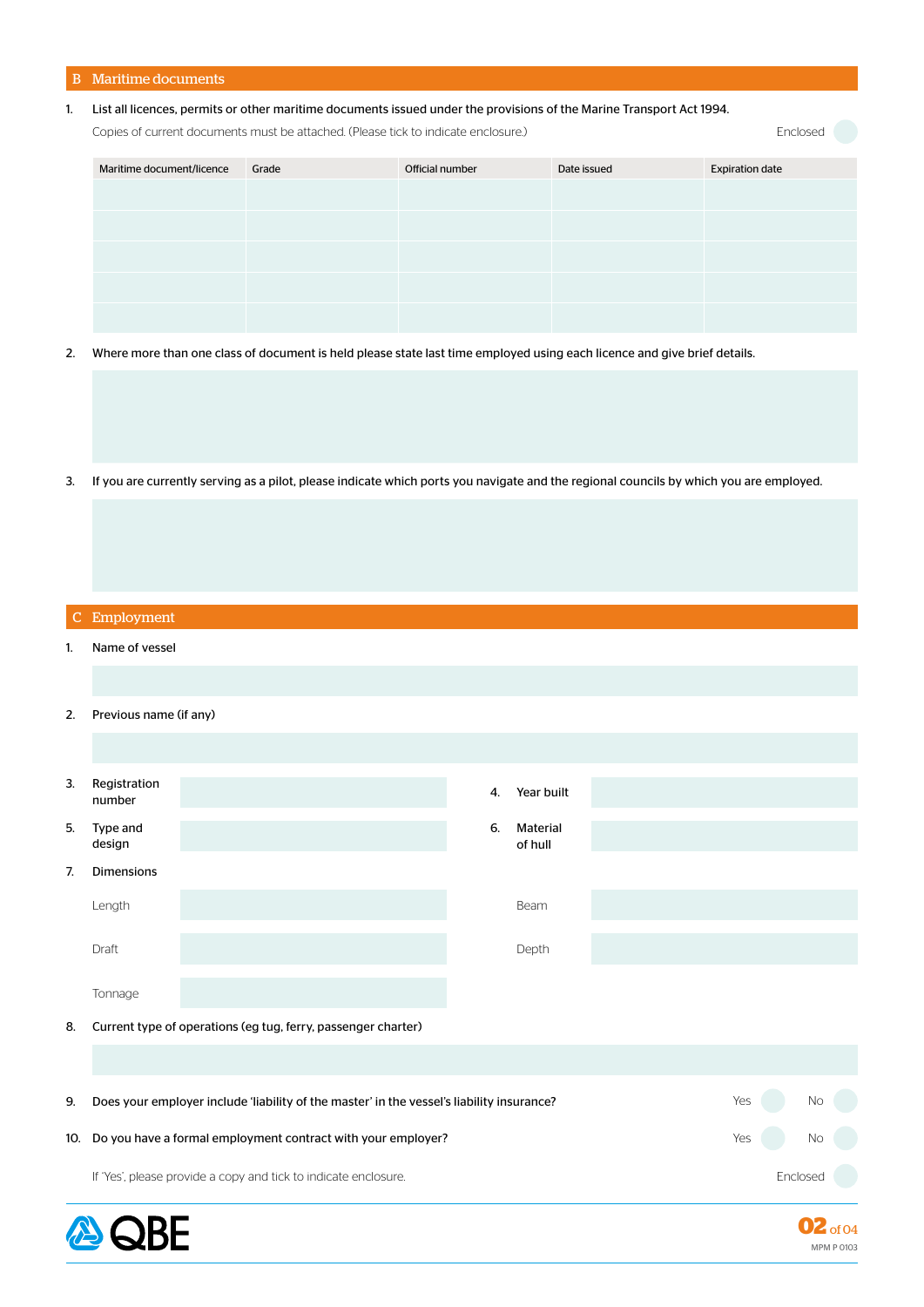# 11. Give brief details of your past seven years of employment, both past and present. (Only give details if employment was on board.)

Include any unemployed periods.

|     | Name of employers                                                                                                                                                                                                 | Period of employment<br>Vessel's name<br>Position                                                                             |    | Type of vessel |     |    |  |
|-----|-------------------------------------------------------------------------------------------------------------------------------------------------------------------------------------------------------------------|-------------------------------------------------------------------------------------------------------------------------------|----|----------------|-----|----|--|
|     |                                                                                                                                                                                                                   |                                                                                                                               |    |                |     |    |  |
|     |                                                                                                                                                                                                                   |                                                                                                                               |    |                |     |    |  |
|     |                                                                                                                                                                                                                   |                                                                                                                               |    |                |     |    |  |
|     |                                                                                                                                                                                                                   |                                                                                                                               |    |                |     |    |  |
|     |                                                                                                                                                                                                                   |                                                                                                                               |    |                |     |    |  |
|     |                                                                                                                                                                                                                   |                                                                                                                               |    |                |     |    |  |
|     |                                                                                                                                                                                                                   |                                                                                                                               |    |                |     |    |  |
|     |                                                                                                                                                                                                                   |                                                                                                                               |    |                |     |    |  |
|     |                                                                                                                                                                                                                   |                                                                                                                               |    |                |     |    |  |
|     | 12. Have you ever had a maritime document reduced in scale, suspended or revoked?                                                                                                                                 |                                                                                                                               |    |                | Yes | Νo |  |
|     | 13. Have you ever been the subject of an official inquiry as a result of your maritime employment?                                                                                                                |                                                                                                                               |    |                |     |    |  |
|     |                                                                                                                                                                                                                   |                                                                                                                               |    |                |     |    |  |
|     | 14. Have you ever been involved in or are you aware of any other incident, which occurred while sailing under your<br>marine document, that could have or may result in an action against your maritime document? |                                                                                                                               |    |                |     |    |  |
|     | If 'Yes', please provide full details.                                                                                                                                                                            |                                                                                                                               |    |                |     |    |  |
|     |                                                                                                                                                                                                                   |                                                                                                                               |    |                |     |    |  |
|     |                                                                                                                                                                                                                   |                                                                                                                               |    |                |     |    |  |
|     |                                                                                                                                                                                                                   |                                                                                                                               |    |                |     |    |  |
|     |                                                                                                                                                                                                                   |                                                                                                                               |    |                |     |    |  |
| 15. | Have you ever been named in a civil legal action resulting from any incident<br>occurring while sailing under your marine document?                                                                               | Yes                                                                                                                           | Νo |                |     |    |  |
|     | If 'Yes', please provide full details.                                                                                                                                                                            |                                                                                                                               |    |                |     |    |  |
|     |                                                                                                                                                                                                                   |                                                                                                                               |    |                |     |    |  |
|     |                                                                                                                                                                                                                   |                                                                                                                               |    |                |     |    |  |
|     |                                                                                                                                                                                                                   |                                                                                                                               |    |                |     |    |  |
|     |                                                                                                                                                                                                                   |                                                                                                                               |    |                |     |    |  |
|     | 16. Have you suffered any accident or incident causing loss or damage (whether an insurance claim<br>was made or not) on any vessel under your control at the time of such loss?                                  |                                                                                                                               |    |                | Yes | Νo |  |
|     | If 'Yes', please provide full details.                                                                                                                                                                            |                                                                                                                               |    |                |     |    |  |
|     |                                                                                                                                                                                                                   |                                                                                                                               |    |                |     |    |  |
|     |                                                                                                                                                                                                                   |                                                                                                                               |    |                |     |    |  |
|     |                                                                                                                                                                                                                   |                                                                                                                               |    |                |     |    |  |
|     |                                                                                                                                                                                                                   |                                                                                                                               |    |                |     |    |  |
|     |                                                                                                                                                                                                                   | 17. Are you a member of a professional mariners organisation<br>eg NZ Marine Transport Association or Merchant Service Guild? |    |                | Yes |    |  |
|     |                                                                                                                                                                                                                   | If 'Yes', please provide your membership number.                                                                              |    |                |     |    |  |
|     |                                                                                                                                                                                                                   |                                                                                                                               |    |                |     |    |  |
|     | 18. What was your average monthly income over the past six months<br>from Insured Activities (base wages plus overtime)?                                                                                          |                                                                                                                               |    | <b>NZD</b>     |     |    |  |
|     |                                                                                                                                                                                                                   |                                                                                                                               |    |                |     |    |  |